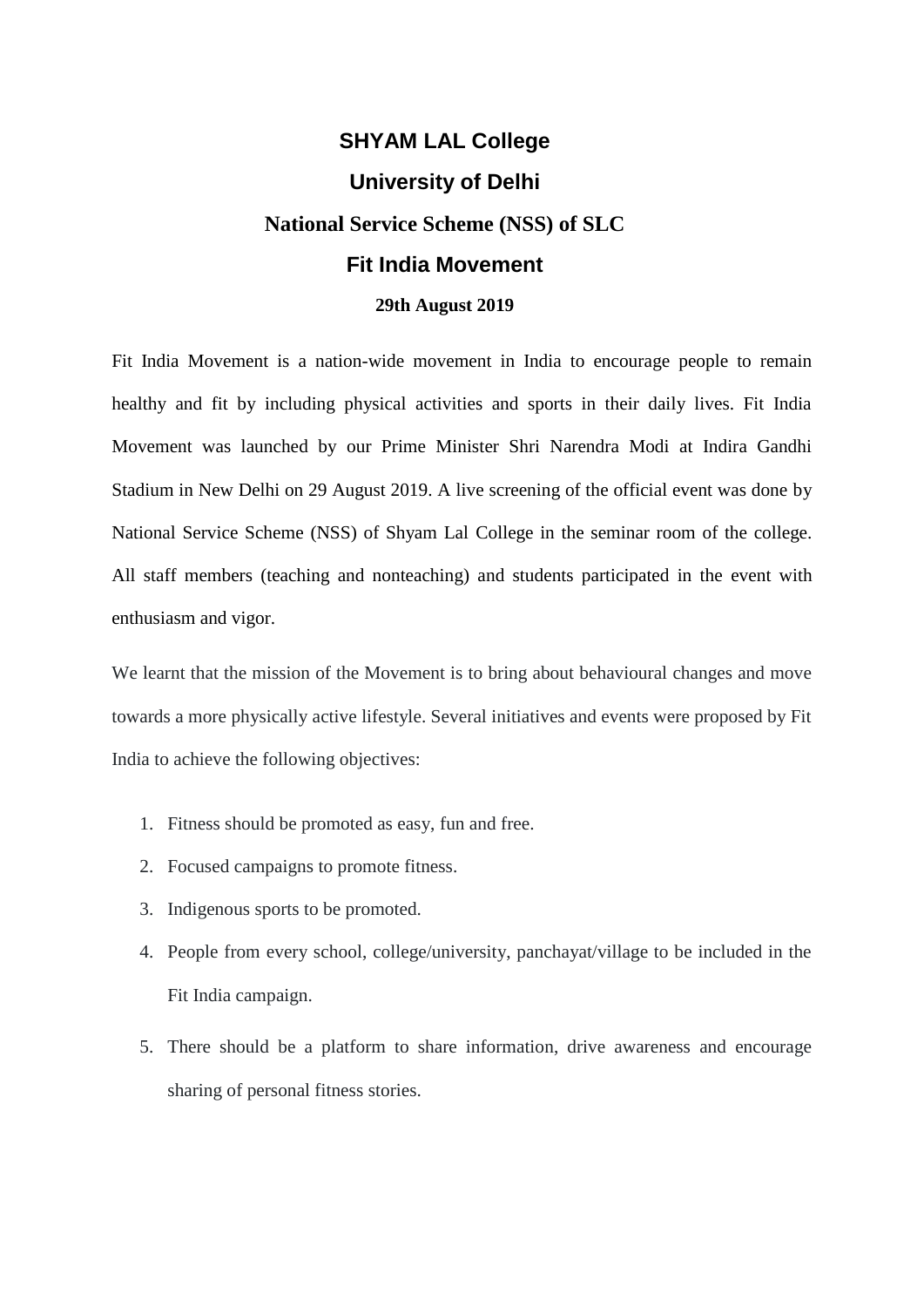After the event, teachers and students interacted and discussed at length ways to include physical activities in our daily life. We also decided to convey this information to our loved ones to change their thinking and improve their health. More than 35 students participate in this event.